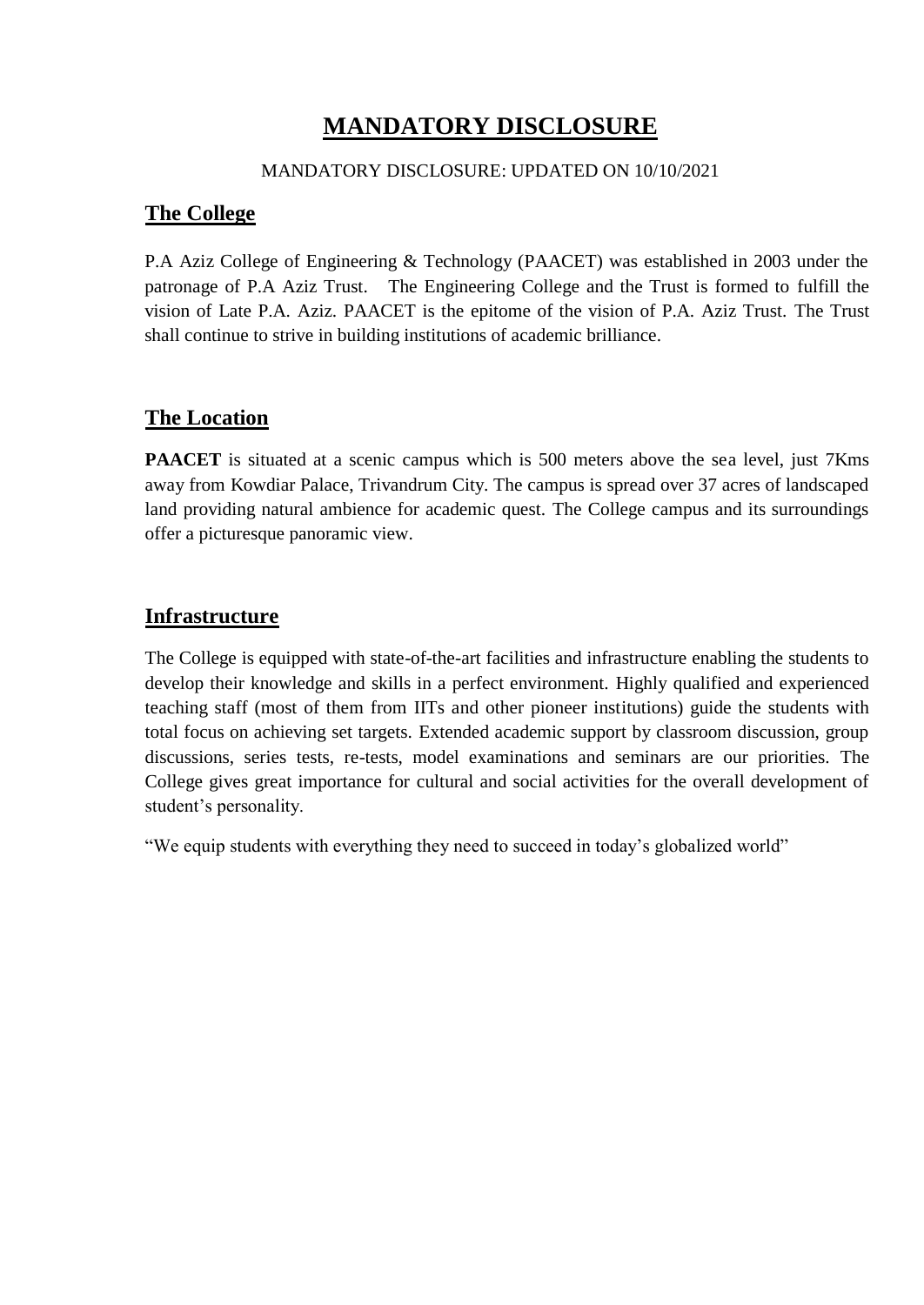## **1. AICTE File No**

**F. No. South-West/1-9319093410/2021/EOA Date & Period of last approval : 25.06.2021 for the Academic Year 2021-2022**

### **2. Name of the Institution**

### **P.A AZIZ COLLEGE OF ENGINEERING & TECHNOLOGY**

| Address of the Institution | <b>GREENHILLS, KARAKULAM.</b>        |
|----------------------------|--------------------------------------|
| City & Pin Code            | THIRUVANANTHAPURAM, PINCODE – 695564 |
| <b>State / UT</b>          | <b>KERALA</b>                        |



| Longitude & Latitude                               | $\ddot{\phantom{a}}$ | N 76°97'00", E 8°57' 63"           |
|----------------------------------------------------|----------------------|------------------------------------|
| <b>Phone number with STD code</b>                  | $\ddot{\cdot}$       | 0471-2370112, 2370113              |
| <b>FAX number with STD code</b>                    | $\ddot{\phantom{a}}$ | 0471-2370114                       |
| <b>Office hours at the Institution</b>             |                      | 09.00AM to 04.00PM                 |
| <b>Academic hours at the Institution</b>           |                      | 09.00AM to 04.00PM                 |
| Email                                              |                      | paacet2003@gmail.com               |
| Website                                            |                      | www.paacet.in                      |
| <b>Nearest Railway Station</b><br>(Distance in Km) | $\ddot{\phantom{a}}$ | THIRUVANANTHAPURAM CENTRAL (7kms)  |
| <b>Nearest Airport (Dist in Km)</b>                | $\ddot{\cdot}$       | THIRUVANANTHAPURAM AIRPORT (12kms) |
| Vision of the Institution                          |                      |                                    |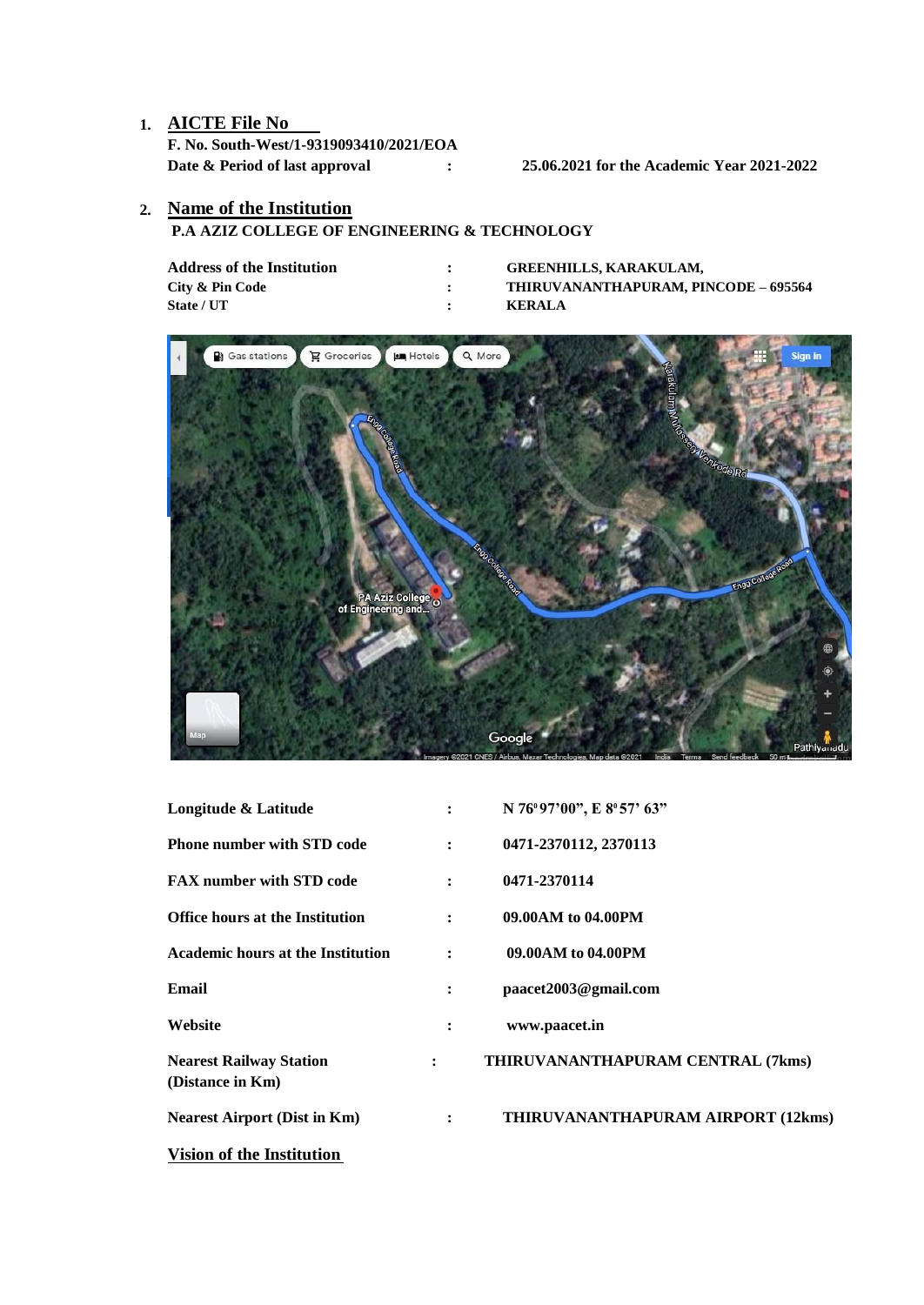A centre of higher learning in engineering that nurtures inquisitive young minds, fosters innovative research and reaches out to society, while incessantly improving itself.

#### **Mission of the Institution**

To become an academic institution with national reputation and global footing by providing continuous excellence in curricular and extracurricular activities through amalgamation of advanced infrastructure with cutting edge technology and high-quality faculty to achieve societal acceptance, employment and research focus and empowerment to meet the growing challenges in advanced technology.

| 3. | <b>Type of Institution</b>                              |                           | <b>Private-Self - Financing</b><br>$\ddot{\cdot}$                          |
|----|---------------------------------------------------------|---------------------------|----------------------------------------------------------------------------|
|    | Category $(1)$ of the Institution                       |                           | $\vdots$                                                                   |
|    | Category (2) of the Institution                         |                           | :                                                                          |
|    | 4. Name of the Organization<br>running the Institution  | $\mathcal{L}$             | P. A AZIZ TRUST, KOLLAM                                                    |
|    | Type of the Organization                                | $\ddot{\cdot}$            | <b>TRUST</b>                                                               |
|    | Address of the Organization                             | $\ddot{\cdot}$            | P A Aziz Complex, Vadakkevila Post, Pallimukku, Kollam,<br>Pincode: 691010 |
|    | Registered with                                         | $\vdots$                  | Sub Registrar office Eravipuram                                            |
|    | <b>Registration Date</b>                                | $\vdots$                  |                                                                            |
|    | Website of the organization                             | $\vdots$                  | www.paacet.in                                                              |
|    | 5. Name of the affiliating<br><b>University / Board</b> | $\mathbb{C}^2$            | A P J Abdul Kalam Technological University (KTU)                           |
|    | Address                                                 | $\ddot{\cdot}$            | CET Campus, Thiruvananthapuram                                             |
|    | Website                                                 | $\ddot{\cdot}$            | www.ktu.edu.in                                                             |
|    | Latest affiliation period                               | $\ddot{\cdot}$            | 2021-2022                                                                  |
|    | 6. Name of Principal / Director :                       |                           | Dr.(Prof) S. JAYAKUMAR                                                     |
|    | <b>Exact Designation</b>                                | $\mathbb{R}^{\mathbb{Z}}$ | <b>PRINCIPAL</b>                                                           |
|    | Phone number with STD code :                            |                           | 0471-2370113                                                               |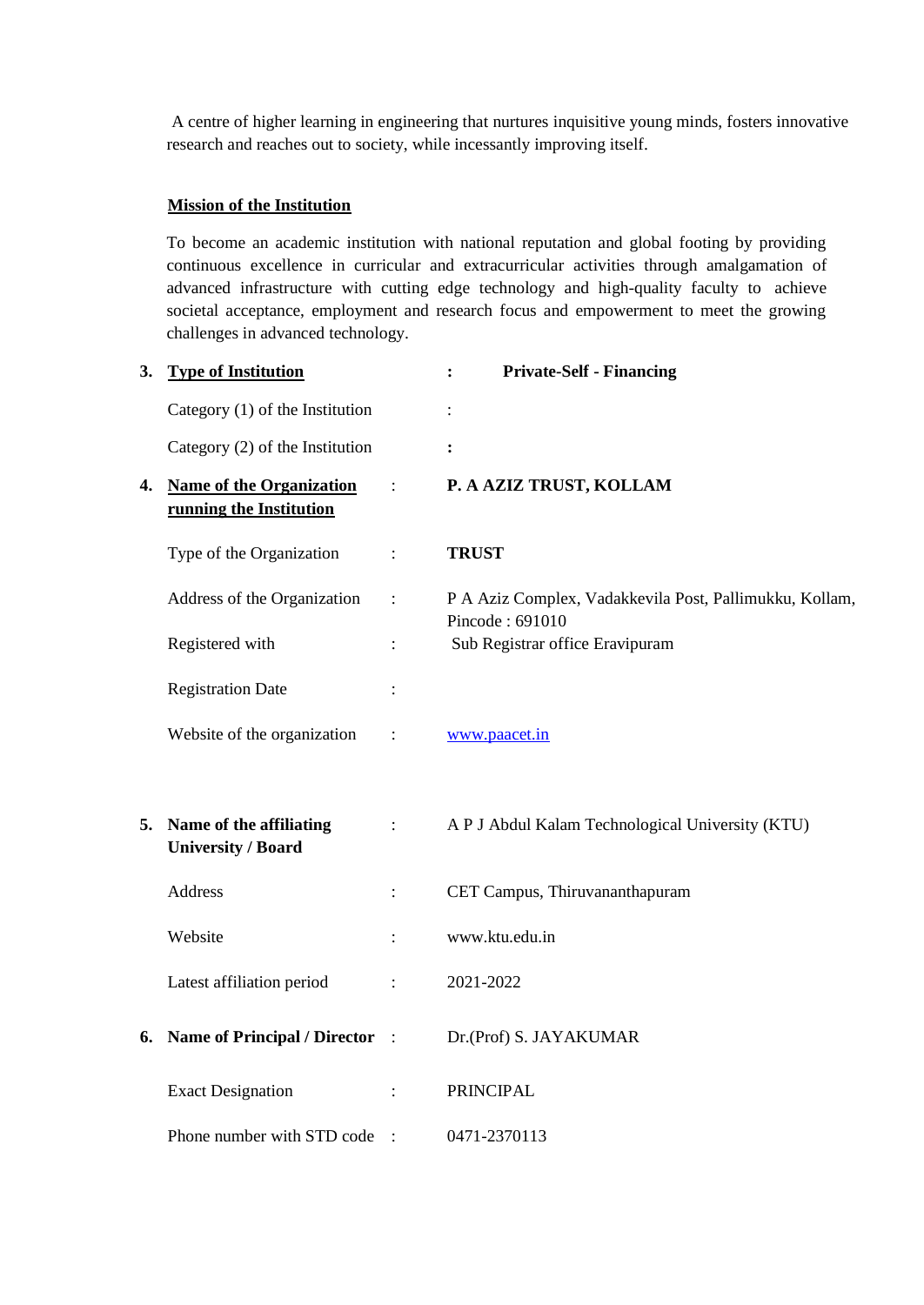| FAX number with STD code | $\ddot{\cdot}$ | 0471-2370114              |
|--------------------------|----------------|---------------------------|
| Mobile No                |                | 8590288281                |
| Email                    |                | paacetprincipal@gmail.com |
| <b>Highest Degree</b>    |                | Ph.D.                     |

# **Governing Body Members**

| Sl. No | <b>Name and Address</b> | <b>Position in BoG</b> |
|--------|-------------------------|------------------------|
| 1.     | Mr. Mohammed Thaha      | Chairman               |
| 2.     | Dr.N Prabhakaran        | Member                 |
| 3.     | Dr.R Raveendran Nair    | Member                 |
| 4.     | Dr.Y V K S Rao          | Member                 |
| 5.     | Dr. Sanooj Thaha        | Member                 |
| 6.     | Mrs. Shobitha Thaha     | Vice- Chairman         |
| 7.     | Dr.Noumamony            | Member                 |
| 8.     | Dr. Bhattacharya        | Member                 |
| 9.     | Dr. S M Rao             | Member                 |
| 10.    | Dr. S. Jayakumar        | Principal              |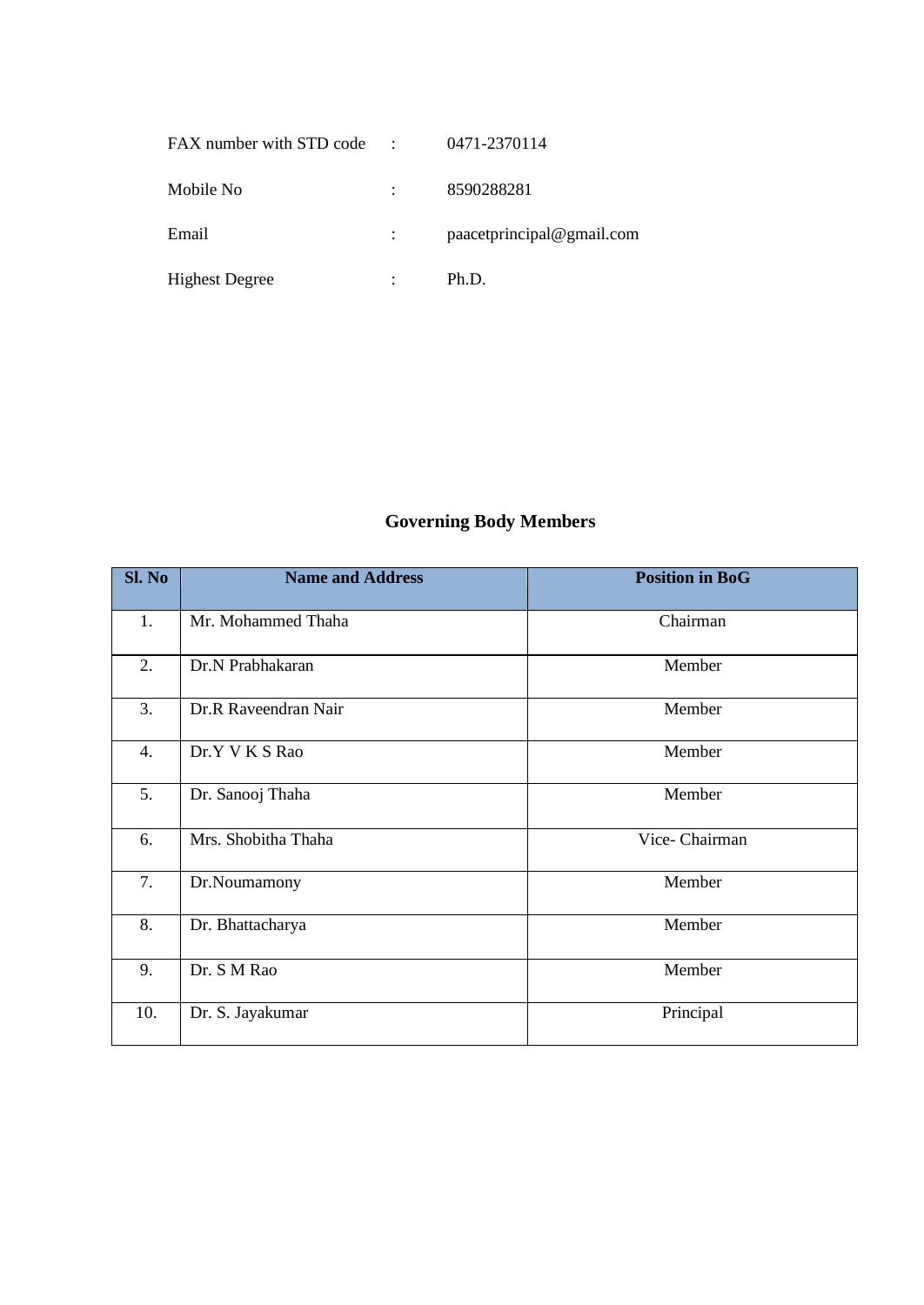

Assistant Professors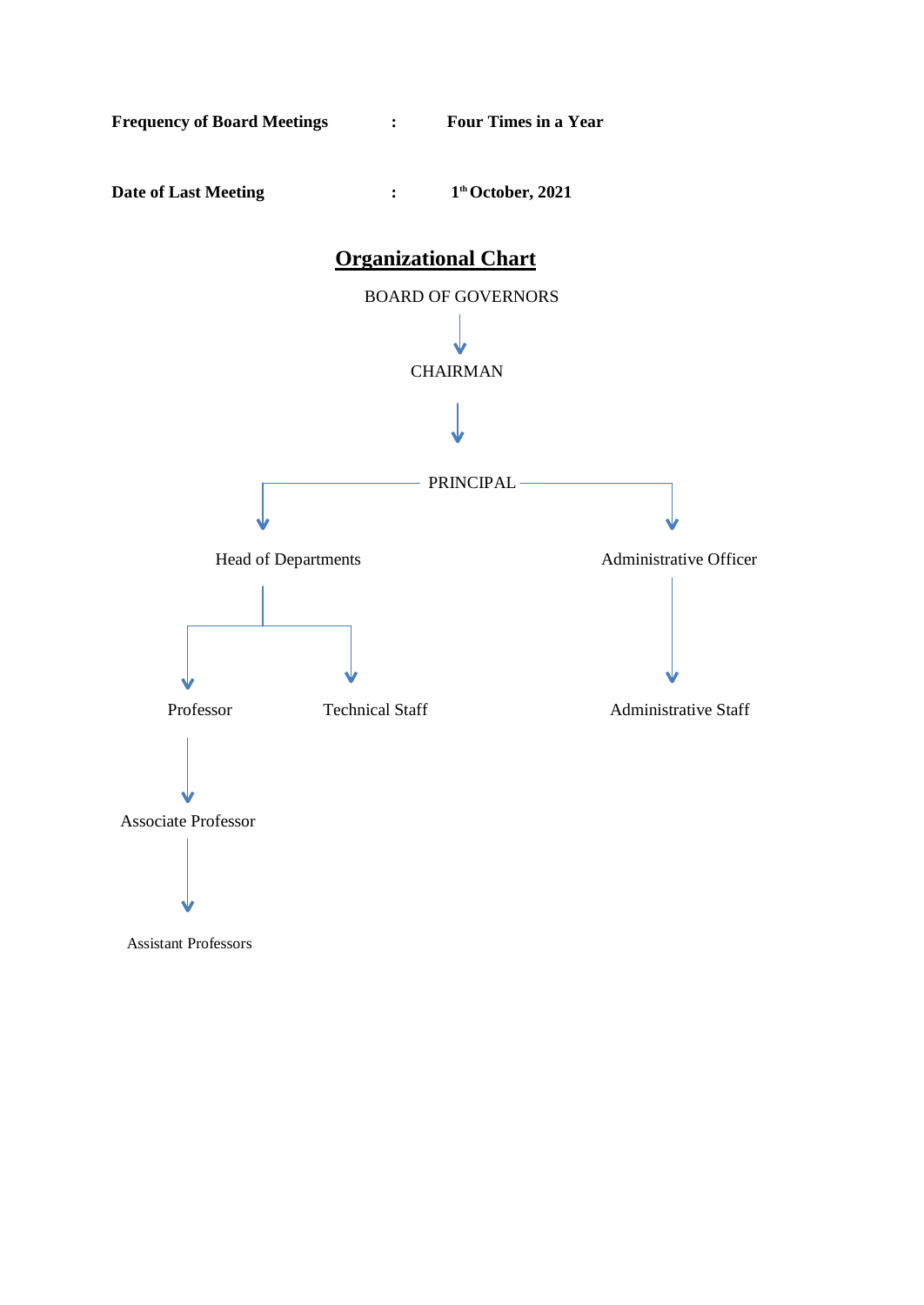#### **Student Feedback Mechanism** : **Yes**

Frequent evaluation of faculty and general performance of the institution through online mechanism is conducted regularly. In addition to the online feedback, monthly and mid semester feedbacks are obtained from students to monitor the performance of the faculty and facilities. Feedback from parents and students on the need for promoting extracurricular activities was welcomed. The institution does promote the mental health of the students and thereby has a wide range of activities planned for the years to come.

#### **Grievance Redressal Mechanism** : **Yes**

We have a Grievance Redressal Committee as per the direction of AICTE, constituted to redress the complaints of faculty, staff and students of the college. The committee meets every month and addresses the grievances received of any kind. The committee will find solutions to the problems raised and issues by the students for the Smooth functioning of the college

#### **Parent Teachers Association** : Yes

A Parent Teacher Association is actively working in the college. The objectives of the association are To work for the welfare of the students and the institution.

- $\bullet$  To offer constructive suggestions for the smooth and successful functioning of this college.
- \* To promote better participation of the parents in the various programs of the college and to establish better liaison with the teachers.

The PTA provides financial assistance to meritorious and needy students with consistent academic record. The best student in each branch of Engineering is awarded by the PTA. Cash awards are also Given to top scorers of even semesters for the university examination.

#### **7. PROGRAMMES at PAACET**

**The below pictures the various undergraduate, postgraduate and diploma courses at P.A Aziz College.**

| Sl No. | <b>Name of the Programme</b>            | <b>No of Seats</b> | <b>Duration</b> |
|--------|-----------------------------------------|--------------------|-----------------|
|        | Civil Engineering                       | 30                 | 8 Semesters     |
|        | Mechanical Engineering                  | 30                 | 8 Semesters     |
|        | Electrical & Electronics Engineering    | 30                 | 8 Semesters     |
|        | Electronics & Communication Engineering | 60                 | 8 Semesters     |
|        | Applied Electronics & Instrumentation   | 30                 | 8 Semesters     |
|        | Engineering                             |                    |                 |
|        | Computer Science Engineering            | 30                 | 8 Semesters     |

#### **UNDERGRADUATE COURSES**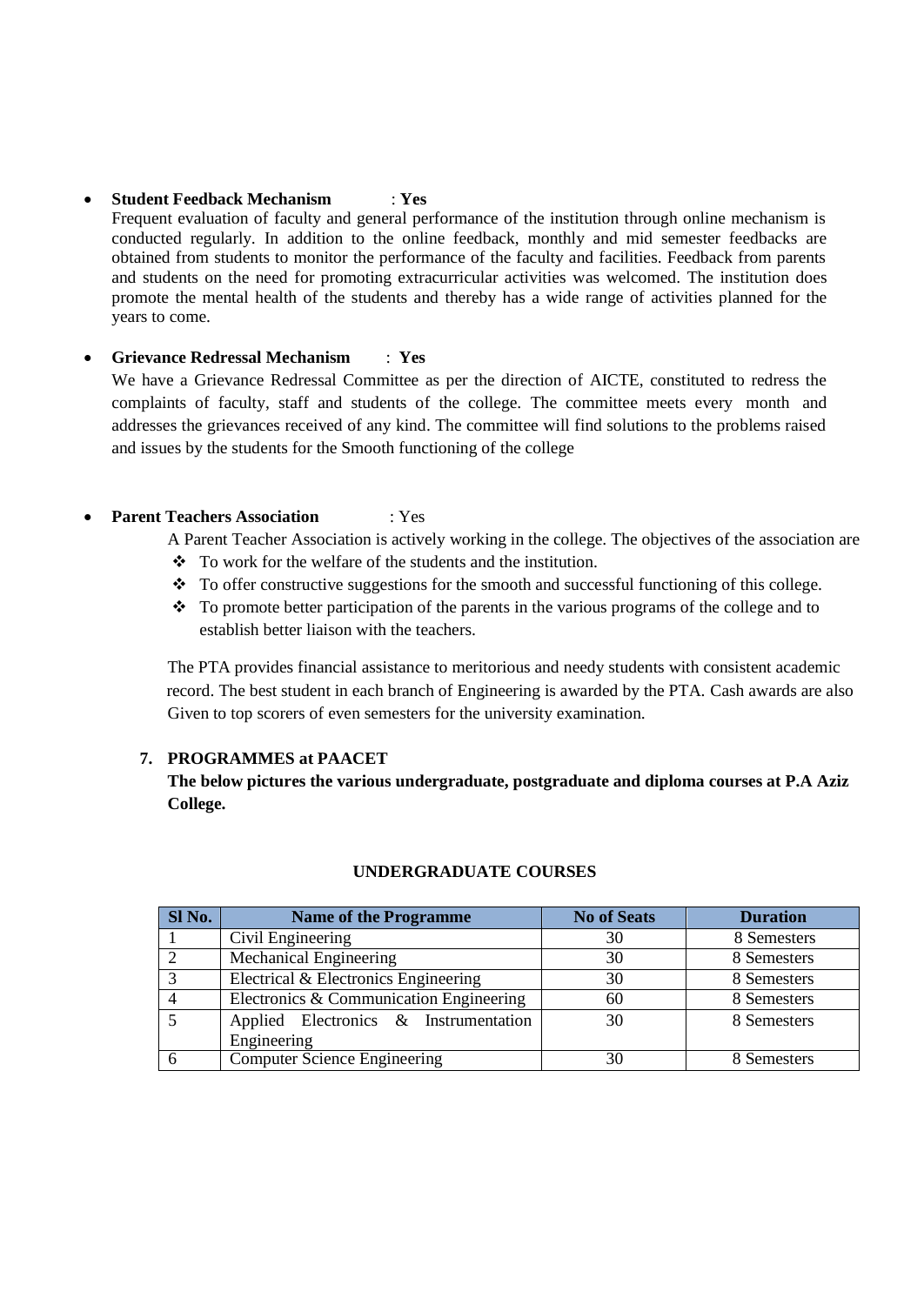#### **POSTGRADUATE COURSE**

| SI No. | Name of the Programme | <b>No of Seats</b> | <b>Duration</b> |
|--------|-----------------------|--------------------|-----------------|
|        | <b>MCA</b>            | 30                 | 4 Semesters     |

#### **POLYTECHNIC DIPLOMA COURSES**

| Sl No. | <b>Name of the Programme</b>   | <b>No of Seats</b> | <b>Duration</b> |
|--------|--------------------------------|--------------------|-----------------|
|        | <b>Mechanical Engineering</b>  | 60                 | 6 Semesters     |
| ٠.     | Civil Engineering              | 60                 | 6 Semesters     |
| 3.     | <b>Bio-Medical Engineering</b> | 60                 | 6 Semesters     |
| 4.     | Automobile Engineering         | 60                 | 6 Semesters     |
|        | <b>Computer Engineering</b>    | 60                 | 6 Semesters     |

#### **8. Facilities at PAACET:**

#### **8.1 Career Guidance and Placement Unit (CGPU)**

The Career Guidance and Placement Unit (CGPU) of the college is intended primarily to assist students in their career planning and provides information that helps the students to give a direction to their aspirations and interests. The College boasts of a well-structured Career Guidance & Placement Unit, which ensures that the students are capable to attend any kind of situations, be it an interview or addressing a group of people or even conduct seminars or group discussions.

Training & Placement Cell of PAACET strives to enhance students' soft skills and nurture the wellbeing of the student to make him/her capable to meet the tough situations of outside word. Job opportunities are multiplying rapidly and at the same time market is getting acutely competitive. Training sessions conducted on Presentation & Communication Skills, Quantitative & Technical aptitude and Reasoning, equipping students with tools like Microsoft Excel, Auto CADD are few of the major initiatives of this unit.

The College has been a recruitment hub for major Multinationals, few of them being Organizations like Infosys, TCS, Wipro, Accenture, VSNL, HCL, Dell, IBS, Larson and Tubro, Greaves Cotton, Anglo-Eastern Ship Management, Computer Science Corporation, Informatica, Nest, US Technology. These organizations have predefined standards for candidates and The main objective of our Training & Placement cell is to equip our students with these requirements. Only those candidates having required eligibility will be considered for the selection process. Special coaching programs will be arranged for students to enhance their skills and enable them to attend the interview with ease and get hold of their first job.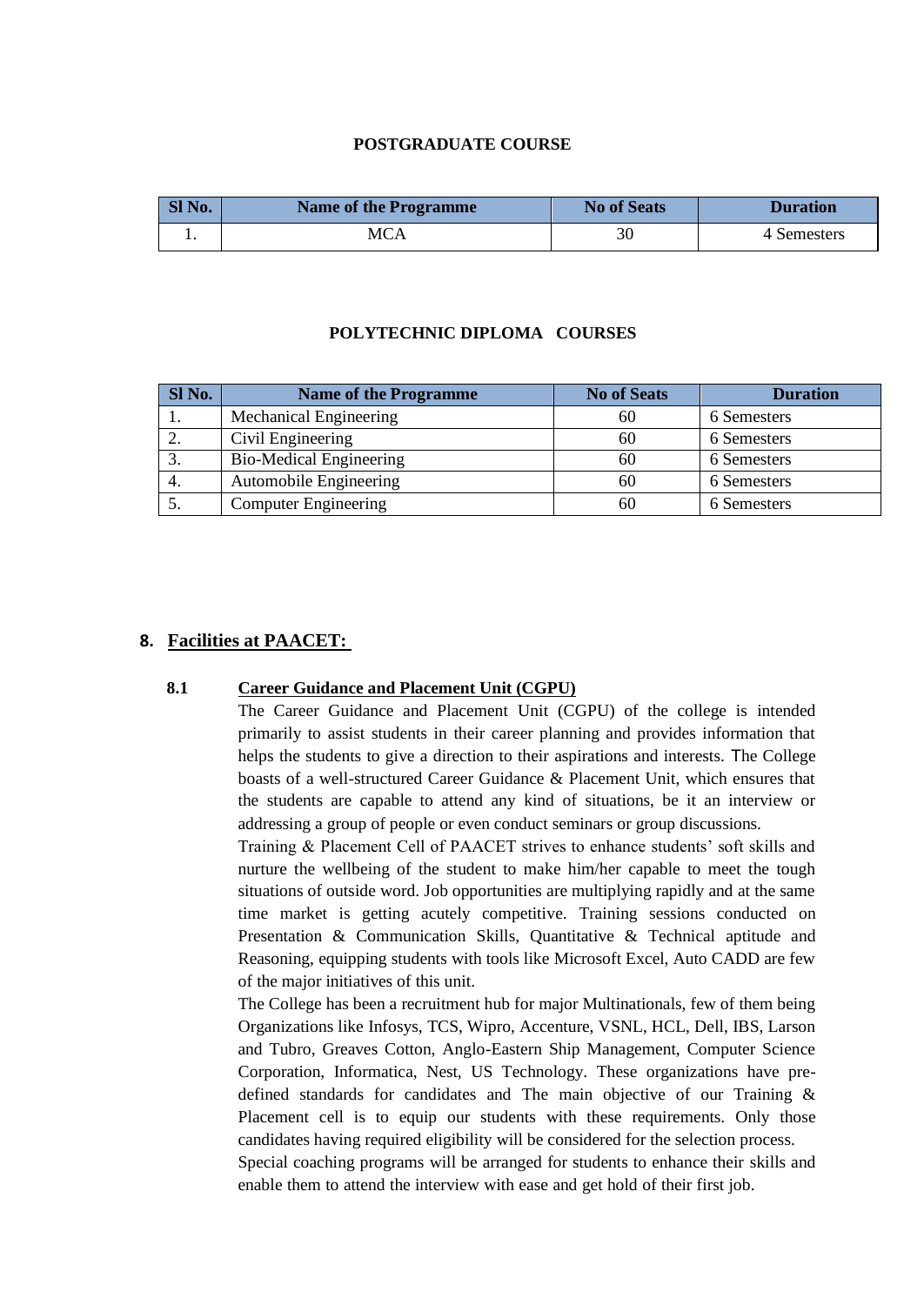Trainings on soft skills, group discussions, role plays, how to face interview etc are being conducted on regular basis. Master trainers from institutions are also invited to campus for giving skill development to our students and empower them in attaining good placements. Industry experts are also invited to campus for giving exposure on various state-of-the-art technologies.

#### **8.2 Industry-Institute Interaction Cell (IIIC) :**

Highly motivated interactions between Institutions and Industry is the need of an hour. For students this gives an opportunity to see what is happening in the real world and they get exposure to such advents. On the other hand, with the globalization and opening of Indian economy to outside world, competition among the industries has become stiff. So industries need good students who are well aware of industry standards and capable of achieving so. Therefore, this gives a mutual stand for industry and the institution benefitting both parties. A committee consisting of representatives from industry and the faculty is monitoring the activities of the cell.

#### **8.3 Industrial Training:**

The industrial training department of PAACET, facilitate an Industrial attachment programme to give the students, a feel of the work culture. Industrial training is usually carried out in the reputed firms such as KAL, BRAHMOS, Cochin Shipyard, Hyundai Motors, Toyota Kirloskar Motors, Travancore Titanium Ltd, Kelton, BSNL, AIR etc. The students are encouraged to write to corporates and factories for providing intern facilities. The college supports students in such initiatives and encourages students for their pro-activeness. Few planned initiatives of this cell for this year are

- Industrial Research
- Usage of industrial labs by college
- Research guidance from industry
- Patents and fellowship support
- Short term training programmes
- Intern opportunity
- Creation of collaborative labs/testing centres

#### **8.4 The Visiting Faculty Program**:

The Visiting Faculty Program (VFP) seeks to increase the research competitiveness of faculty members and students. Selected faculty /students of other colleges collaborate with PAACET on certain research projects of mutual interest. Under this program experts from industries and reputed research institutions are invited to deliver lecturers or conduct seminars on latest technological and scientific developments. Distinguished faculty from prestigious academic institutions (IISc Bangalore, IIT Madras, IIT Bombay, IIT Kharagpur, IIST, NIT Trichy, NIT Calicut etc) and experts from industry, visited the college and delivered lectures on a host of topics ranging from core concepts to cutting edge technologies.

#### **8.5 College Library:**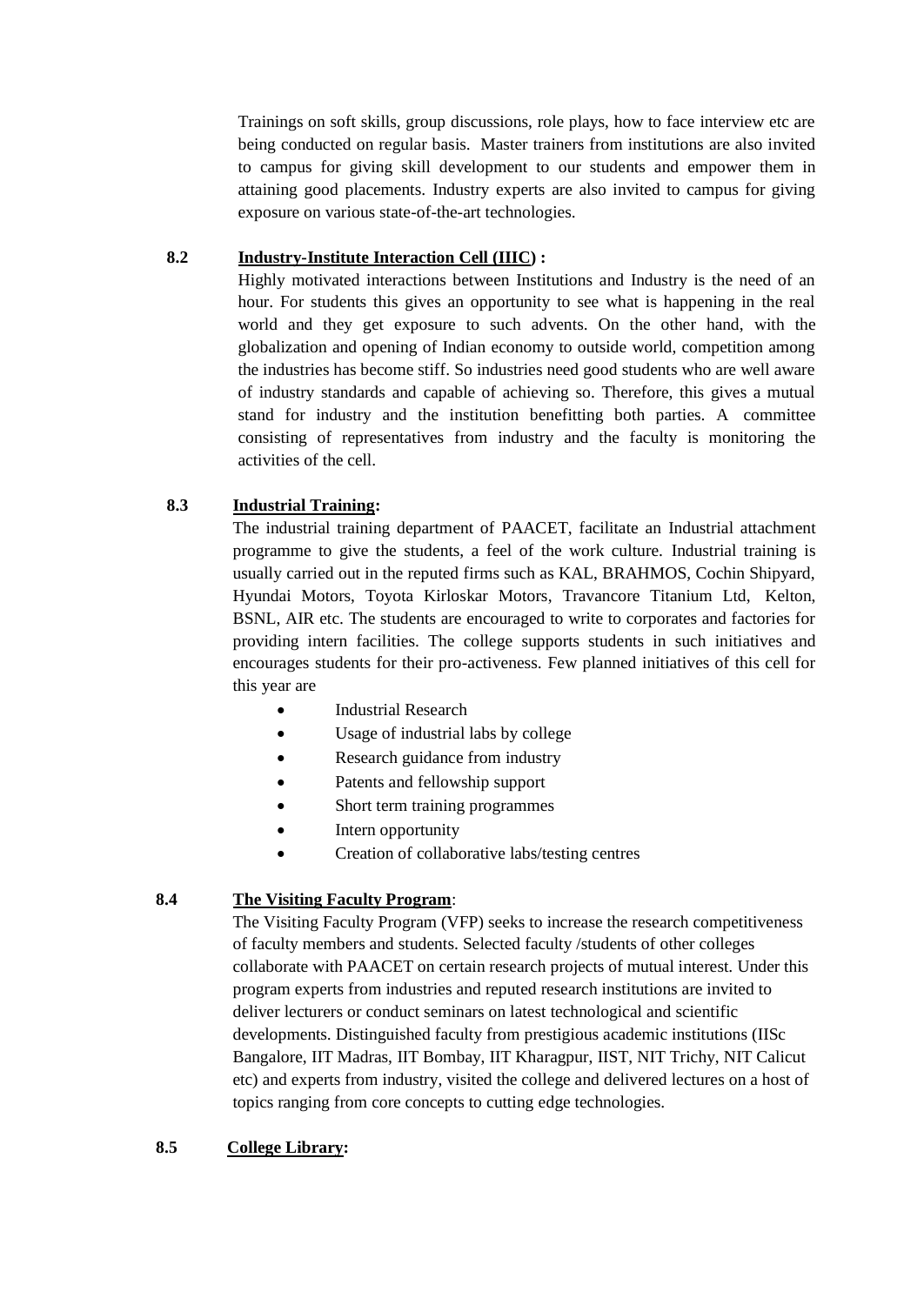College library is the most important and integral part of the teaching learning programme. PAACET Library is not merely a depository of books, but an active workshop instrument in the production of original thinking. The main objective is to acquire, update, maintain and provide a qualitative and quantitative collection of books, periodicals and other instructional material of electronic resources to support the academic programme and educational objectives of the college. It has a good collection of books which cater to the needs of students. Periodicals and technical journals are available in the library. A separate reference section is also arranged for the students to read various topics of their interest. Various E-Journals like IEEE, ASME, ASCE, Science Direct etc. are available in the library. A computerized library information system with easy search facility has also been implemented.

#### **8.6 College Hostel:**

A boy's hostel is functioning in the college since July 2003. The hostel provides accommodation to 200 inmates on campus. The on campus residential experience with the lush green campus borders surely gives our students a home far away from their home. We have ensured that our female students stay close to the city to cater to any of their urgent needs and we have hostel facilities for female students at Kowdiar ,one of the prominent locations in Trivandrum. Transportation facilities are arranged for the hostel students and we further support our female students with extended hours pick and drop facility in case they need to return by a late train from hometown or in case any emergency.

#### **8.7 Personal Growth Centre**

The major threat to society today is not identifying the issues faced by an individual. Be it study related, behaviour difficulties, family and relationship issues, emotional, depression, issue are many and seen to be grave or less important and tend to get ignored, but this sometimes lead to very serious problems that hamper the normal living of an individual. Identifying issues and supporting such individuals is the key to any such initiatives we conduct at PAACET. We bring in Professionals, who may not fix such an issue but gives confidence and an helping hand to work on such issues and thereby sail past the problems they face. These Professionals are qualified masters in this field and helps to arrive at more effective solutions, skills and decisions.

#### **8.8 The Ladies Amenity Centre:**

The amenity centre for women is at the central block of PAACET, TVM. The centre serves as a rest room for the sick and provides facilities for first aid and other basic amenities. Chess boards are available on request during leisure time and we ensure the students can meet up with staff counselors inside the amenity centre to sip a coffee and discuss of any issues that bothers them. We have ensured that staff counselors and students are well aligned and the amenity centre acts as a meeting point for such discussions.

#### **8.9 Student Facilitation Centre (SFC):**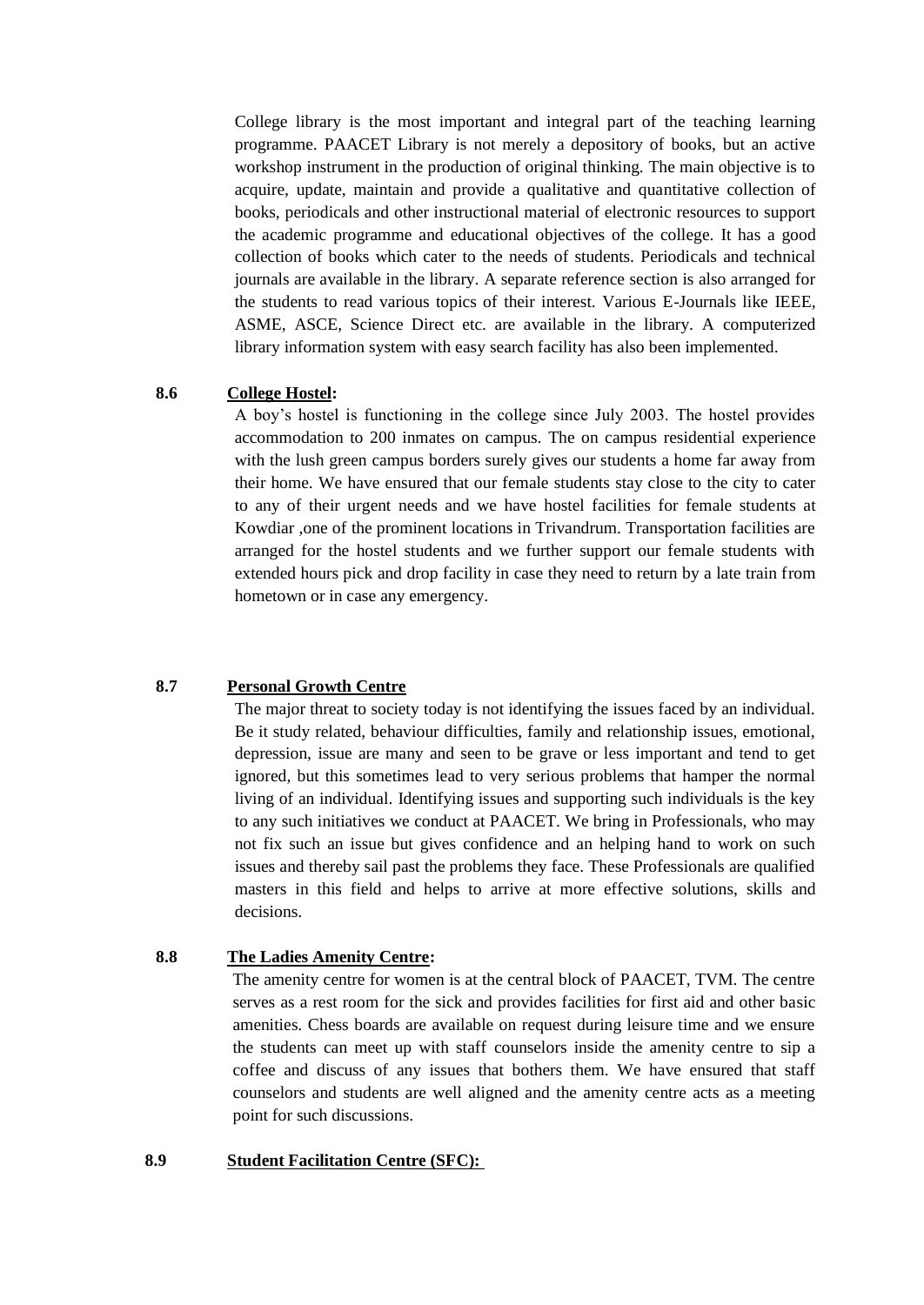Student Facilitation Centre is the centre of attraction of PAACET. It aims to provide Textbooks, stationery and refreshments for students at a discounted rate. This will act as a single window for the students to get forms, certificates, mark lists, information or guidance for various portals and all under one roof. The Student facilitation centre also aims to provide music and dance sessions for students. This will help the students to break free the stress of education and help them reignite and rejuvenate. Student Facility team has been set up under the guidance of Senior staff to bring innovative designs. PAACET FEST is a well sought cultural extravaganza.

#### **8.10 Back to College Programme:**

PAACET Alumni boasts of various PAACET chapters all around the globe. We here at PAACET conducts get together, hosts WebEx meetings, live interactions and experience sharing with the present students of PAACET. The wide network of PAACET alumni and the various levels of greatness achieved by the students is displayed and thereby motivate our present students to plan what they need to align to reach greater heights.

#### **9. Scholarships offered:**

**National Scholarship Scheme**:

#### **10.Department Details :**

#### **A. Mechanical Engineering**

Students of this course are taken through fundamental concepts of thermal science and metallurgical engineering, towards cutting edge technologies like computational fluid mechanics, Computer Aided Manufacturing, CAD Lab, Metrology, Statistical Techniques in Modern Manufacturing, Finite Element Software Analysis, Industrial Heat Transfer etc.

After undergoing the common courses in the first two semesters, the students undergo courses in Numerical Analysis and Programming, Electronics, Thermal Science, Mechanics of Solids, Mechanics of Fluids, Foundry Technology and theoretical Induction courses in Kinematics and Dynamic of Machines, Heat Transfer and IC Engines. Electrical Machines, Operations Research, Manufacturing, Computer Graphics and Multimedia in semester 3 and 4. All these courses are supplemented by Lab Work and Practical Experimentation.

In semester 5 and 6, the students are trained in latest subjects like LAN and Networking, Machine Designing, Press Working, Data Base Management Systems, Micro Processors, Fluid Systems, Metal Cutting etc. Fracture Mechanics, Precision Engineering, Turbo Machinery, Advanced Management Types etc(supplemented by appropriate practical and laboratory work).

In semester 7 and 8, the subjects covered are the most modern and advanced, involving Metrology, Computer Aided Manufacturing, Mechatronics, Quality Control and Quality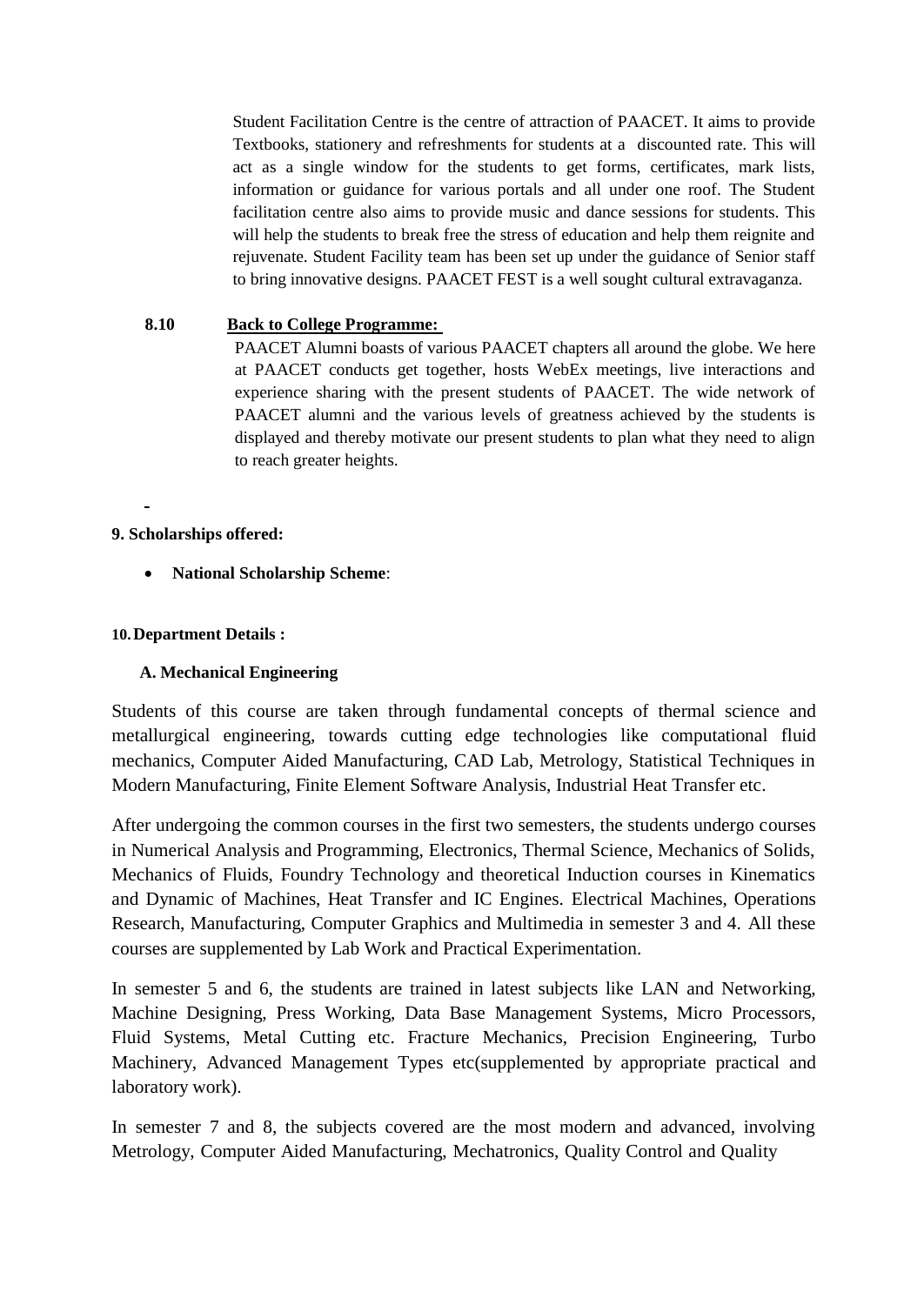Assurance covering Statistical Techniques, ISO-9000 standards, Advanced Methods of Manufacturing including Non-traditional Machining methods like EDM and ECM.

As an elective subject and to cover advanced techniques, the students are given courses in Computer Aided Design, Automotive Engineering, selected specialised topics in Management etc, supplemented by appropriate practical work in the laboratories.

| Name of the Department                          | <b>Mechanical Engineering</b>           |
|-------------------------------------------------|-----------------------------------------|
| Course                                          | <b>B.Tech in Mechanical Engineering</b> |
| Level                                           | UG                                      |
| I <sup>st</sup> Year of approval by the Council |                                         |
| Accreditation status of the course              | Nil                                     |
| <b>Doctoral Courses</b>                         | N <sub>0</sub>                          |
| Foreign Collaborations, if any                  | <b>NIL</b>                              |
| Professional Society Memberships                | ISTE, IEEE                              |
| <b>Professional Activities</b>                  |                                         |

#### **B. Civil Engineering**

Students of this course are taken through the design, construction and operation of the facilities essential for modern life ranging from transportation systems such as roads, railways, bridges, highways, waterways and to look after the day to day needs such as water supply & public health, water treatment plants & supply system, energy-efficient buildings etc. Civil engineers are problem solvers, meeting the challenges of pollution, traffic congestion, drinking water & energy needs, urban redevelopment and community planning. We aim at molding professional Engineers who can occupy an essential position in the socioeconomic development of the nation.

After undergoing the common subjects in basic sciences in the first two semesters, the students undergo courses in Building Drawing, Surveying & Leveling, structural analysis & design, strength of materials, open channel hydraulics and concrete technology in semesters 3 and 4.

In semesters 5 and 6, the students are trained in Computer Aided Design and Drawing, Numerical Analysis & Programming methods, Highway, Railway & Airport Engineering, Bridge Engineering, Geotechnical & Foundation Engineering, Environmental Engineering, Hydraulics and water resources engineering. All these courses are supplemented with laboratory work.

In the final year, the students are trained on the design and drawing of various hydraulic structures, steel structures and RCC structures. Elective papers on IT related subjects and Finite Element method add to the versatility of the curriculum. Thus we provide both the academic background and practical experience to set on the path to become an excellent Civil Engineer with good prospects in India and abroad.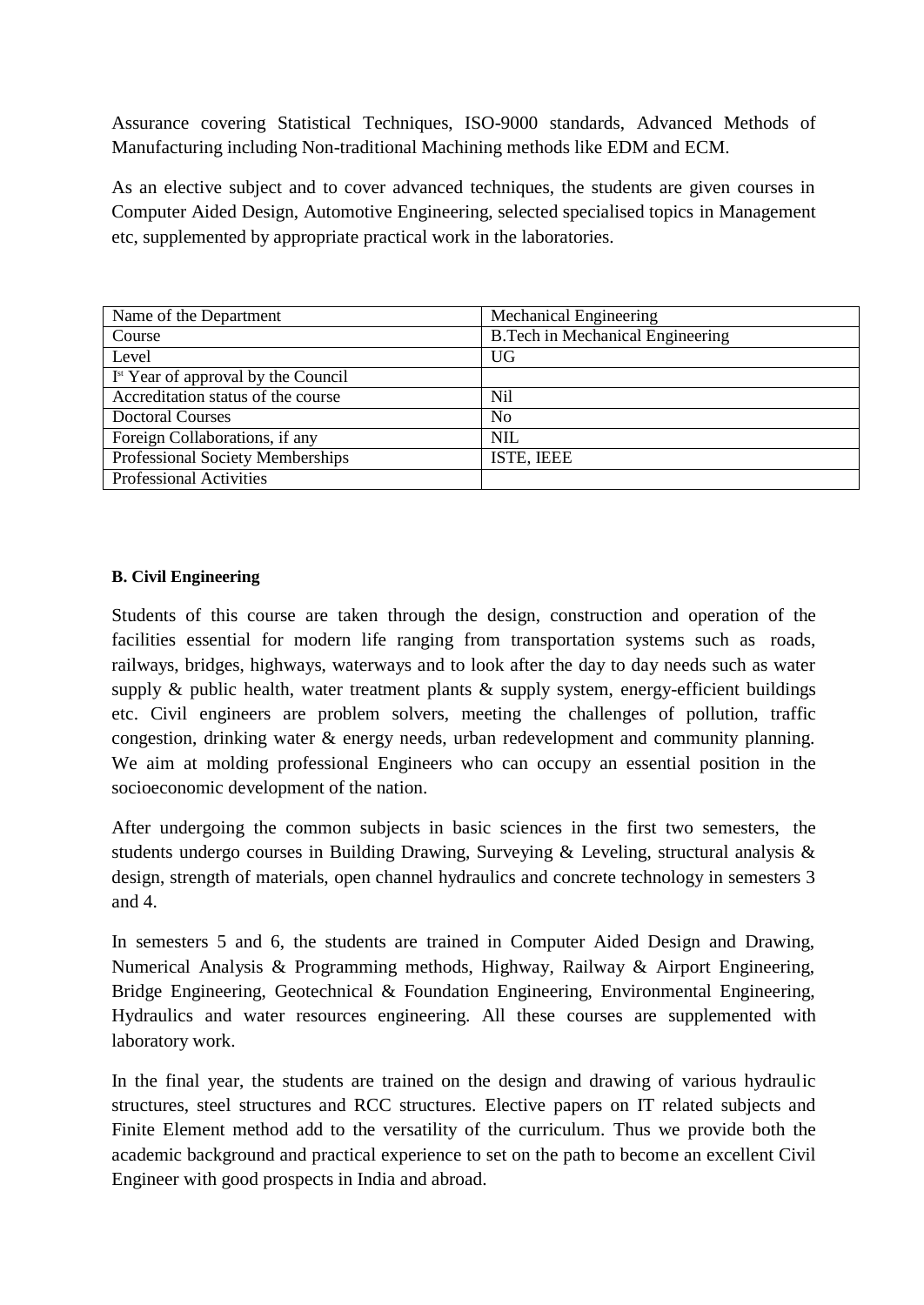The laboratory practical work for this course includes Surveying, Strength of materials, Concrete Technology, Computer Aided Design and Drafting, Open Channel Hydraulics, Hydraulic Machinery, Geotechnical, Transportation & Environmental Engineering

| Name of the Department                          | Civil Engineering                  |
|-------------------------------------------------|------------------------------------|
| Course                                          | <b>B.Tech in Civil Engineering</b> |
| Level                                           | UG                                 |
| I <sup>st</sup> Year of approval by the Council |                                    |
| Accreditation status of the course              | <b>Nil</b>                         |
| <b>Doctoral Courses</b>                         | N <sub>0</sub>                     |
| Foreign Collaborations, if any                  | <b>NIL</b>                         |
| Professional Society Memberships                | ISTE, IGS, ICI                     |
| <b>Professional Activities</b>                  | ISTE, IGS, ICI                     |

#### **C. Electrical & Electronics Engineering**

This branch is one of the main or parent branch of Engineering. It is considered as a lifeline of any industry. It offers job opportunities in almost every industry since electricity is the main source of energy. With the increasing demands of growing population, its future anywhere in the world is very bright. There is vast potential of its further development in the country.

The students of this branch get a strong foundation in Allied Sciences and Basic engineering across a spectrum of disciplines, in the first year of their course work. In the third semester they get to know about DC motors, Transformers, Solid State Devices & Network analysis. In the next semester they get basic idea regarding Power System, Measurements & Instrumentation and Engineering Material Science. In the fifth semester they learn in depth about Synchronous Machines, advanced Measurements & Power Electronics. Induction machines, Microprocessors, Electronic Instrumentation, Energy conservation, and Biomedical instrumentation are covered in sixth semester. Seventh semester covers diverse topics such as Control System, Industrial Engineering & Management, Operating system and Electronic Communication. Seminars are conducted during this semester on advanced Electrical & Electronics topics. Eighth semester syllabus includes advanced control theory, Machine Design, Systems design & Digital Signal Processing.

The major laboratories included in the scheme are Electrical Machines Lab, Power Electronics lab, Electronics Circuits Lab, Microprocessor Lab, Control System lab and Power System lab.

| Name of the Department                          | Electrical & Electronics Engineering            |
|-------------------------------------------------|-------------------------------------------------|
| Course                                          | B. Tech in Electrical & Electronics Engineering |
| Level                                           | UG                                              |
| I <sup>st</sup> Year of approval by the Council |                                                 |
| Accreditation status of the course              | Nil.                                            |
| <b>Doctoral Courses</b>                         | N <sub>0</sub>                                  |
| Foreign Collaborations, if any                  | <b>NIL</b>                                      |
| Professional Society Memberships                | IEEE, ISTE                                      |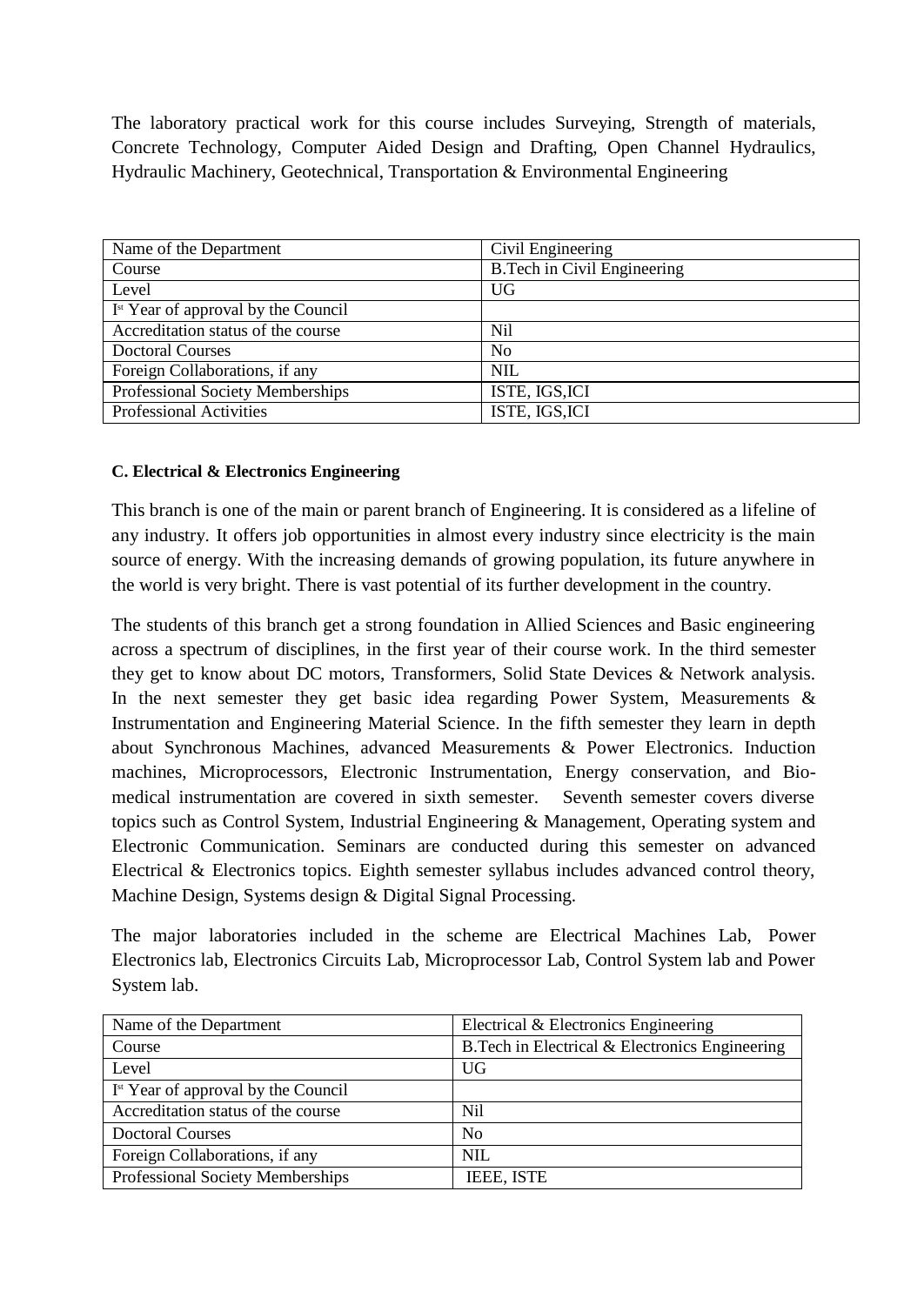| <b>Professional Activities</b> | <b>IEEE, ISTE</b> |
|--------------------------------|-------------------|
|                                |                   |
|                                |                   |

#### **D. Electronics & Communication Engineering**

Being the foundation of the IT revolution, the students of this branch are prepared with a sound knowledge of basis sciences, provided with a deep understanding of digital systems design, digital and analog communication, computer software and circuit simulation tools.

Starting with basics of Mathematics, Physics and Chemistry, the students are trained in Programming Techniques, Data Structure, Operating Systems and Computer Graphics. After the end of second year, they have six-week in-house practical training in which they get hands-on experience in simulation and design software tools-PSPICE, ORCAD and Electronic Work Bench. Special training of circuits simulation software like MATLAB and VLSI software is given in the third year.

At the end of fifth semester, students take advanced courses like Digital Signal Processing, VLSI design, Data Communication Networks, Advanced Microprocessors and Microwave Engineering and more than adequate practical knowledge of software, hardware and interfacing techniques. At the end of the sixth semester, the students take a six-day industrial training. This gives them a chance to experience the real world working environment. In the seventh semester, specialized electives include fibre optical communication and advanced VLSI fuzzy systems.

In the final semester, with prior sound knowledge of hardware, software and industrial exposure, the students carry out their final year working projects. Along with that they study advanced subjects like Satellite and Mobile Communication, Artificial Neural Networks, Photonic Systems, Embedded Systems, Pattern recognition etc.

The department is having well established

- DSP Lab equipped with MATLAB, Code Composer Studio, Texas Instruments Processors etc.
- Communication Engineering Lab equipped with modern analog and digital modulation kits.
- Microwave and Optical Communication Lab equipped with Klystron and Gunn Microwave set-up Analog and Digital Optical Link kits, Advanced antenna systems etc.
- Microprocessors and Microcontrollers Lab equipped with 8085, 8086, 8051, 8052 processors, embedded Development kits and IDE.

| Name of the Department                | Electronics & Communication Engineering        |  |
|---------------------------------------|------------------------------------------------|--|
| Course                                | $\vert$ B. Tech in Electronics & Communication |  |
|                                       | Engineering                                    |  |
| Level                                 | UG                                             |  |
| $Ist$ Year of approval by the Council |                                                |  |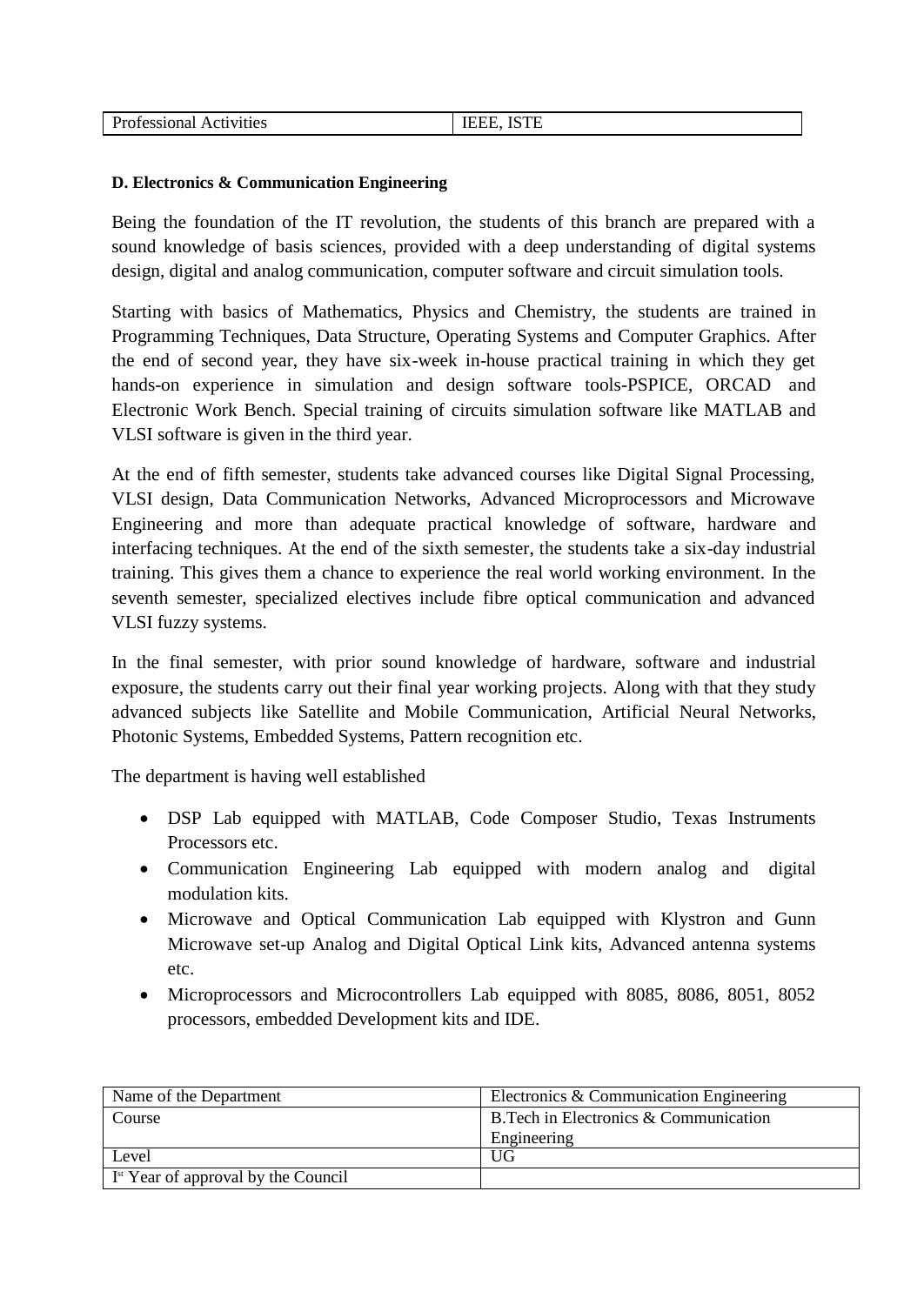| Accreditation status of the course      | Nil            |
|-----------------------------------------|----------------|
| Doctoral Courses                        | N <sub>0</sub> |
| Foreign Collaborations, if any          | NIL            |
| <b>Professional Society Memberships</b> | ISTE, IEEE     |
| <b>Professional Activities</b>          | ISTE, IEEE     |

#### **E. Applied Electronics & Instrumentation Engineering**

This is an advanced branch of engineering in which students are trained to handle any situation associated with instrumentation and is widely developing to involve day to day life activities. This branch offers a wide range of job opportunities.

After providing a sound foundation in applied science, mathematics and basic engineering disciplines in the  $I^*$  and  $2^{nd}$  Semester, the student enter the world of electronics as well as instrumentation . They are trained in programming techniques, operating systems software tools like ORCARD, PSPICE, MATLAB etc.

From 5<sup>th</sup> semester onwards, the students concentrate on instrumentation subjects. They get a through knowledge in industrial and biomedical instrumentation and a good idea of control systems, a widely discussed subject in research and development wings, through computer control of processes, process control instrumentation etc.

All advanced software facilities like MATLAB, SIMLINK, Image Pro Express, Code Composer Studio, Keil, Multisim, emulators and simulators for TMS and Analog DSP ICs etc are available to the students for their technical endeavors at the DSP Lab.

The Microprocessor lab is equipped with processors, hardware kits, evaluation boards, and all latest Microcontroller chips with RTOS facilities for tests and experiments in the field of Embedded systems.

The Analog communication laboratory has Mixed Signal Oscilloscope, Logic Analyser, Storage Oscilloscope, LCR-Q meters and signal sources and analoge and digital measuring instruments for a range of electrical parameters.

The advanced Bio Medical Laboratory has facilities such as embedded patient monitoring system, Image Processing Work Station, Respiratory Analyser and Nerve Simulator.

The Process Control laboratory has workstations for temperature, pressure, flow and other control parameters. These laboratories help the students to learn about PLCs and PLC programming.

| Name of the Department                                  | Applied Electronics & Instrumentation<br>Engineering                   |
|---------------------------------------------------------|------------------------------------------------------------------------|
| Course                                                  | B. Tech in Applied Electronics &<br><b>Instrumentation Engineering</b> |
| Level                                                   | UG                                                                     |
| $\vert$ I <sup>st</sup> Year of approval by the Council |                                                                        |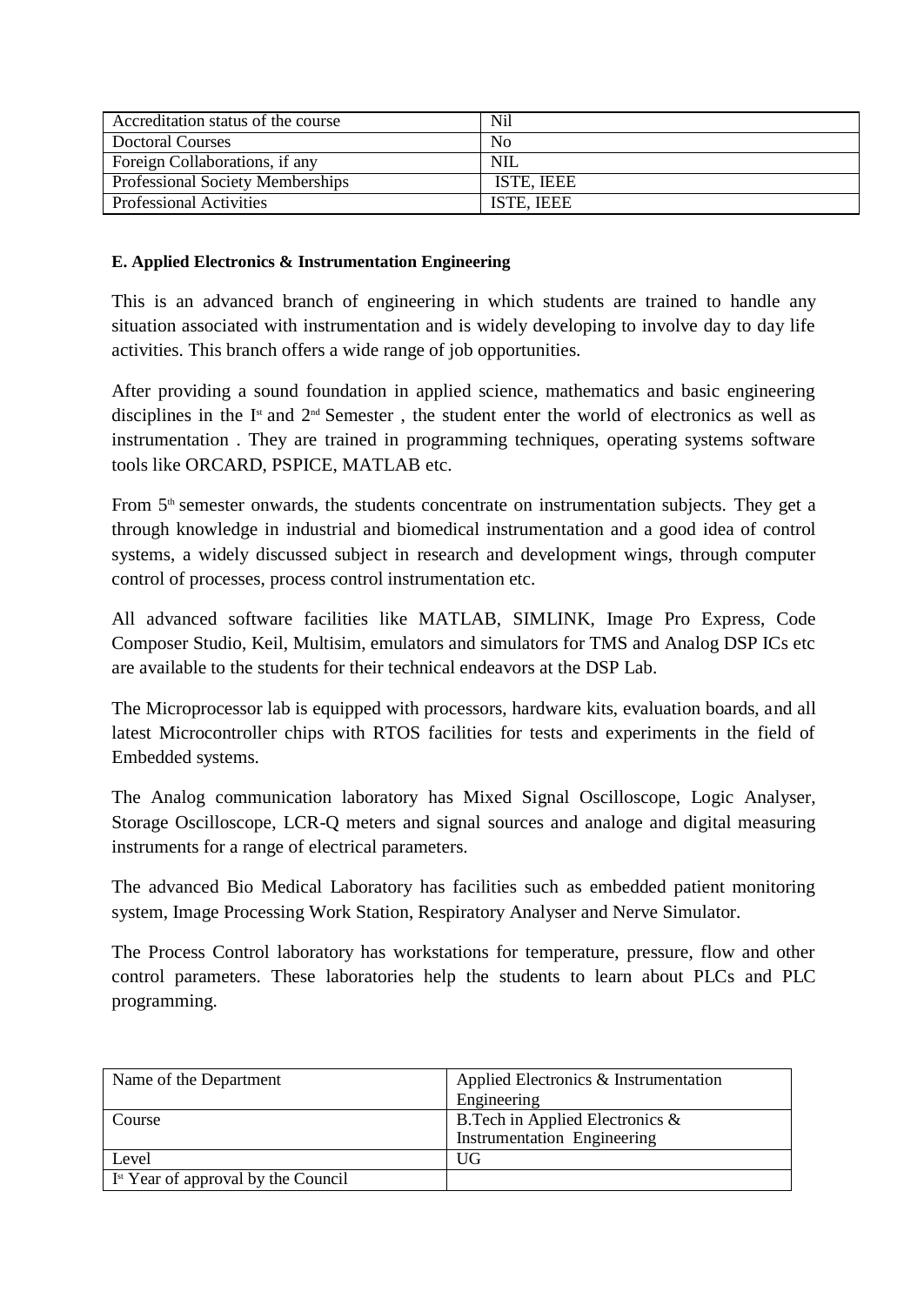| Accreditation status of the course      | <b>Nil</b> |
|-----------------------------------------|------------|
| <b>Doctoral Courses</b>                 | No         |
| Foreign Collaborations, if any          | NIL        |
| <b>Professional Society Memberships</b> | ISTE, IEEE |
| <b>Professional Activities</b>          | ISTE, IEEE |

#### **F. Computer Science Engineering**

The students of this discipline learn to face and win any situation they come across in the area of Computer Science and Engineering. After providing sound foundation of basics sciences, mathematics and computer fundamentals in the first year, the students of this stream are trained for procedural programming concepts using C language and Computer Organization in the second year. Then they are made to study Object Oriented concepts which are implemented with the help of C++. Courses like Data Structures and Algorithms, Operating systems and Computer Hardware Design are the other subjects in the second year. The students are also trained on hardware aspects of Computer Science with the help of courses like Digital Circuit Design and Digital System Design.Data base Management, Compiler Design, advanced topics in Microprocessors, Computer Graphics and Multimedia are taught in the third year with laboratory exercises to provide the case concepts of efficient data handling and design of algorithms. System Programming, Computer Communication, Software Project Management and Theory of Computation are also taught in the second year.

Advanced courses like mobile Computing, Software Engineering, knowledge Based System etc are taught in the final year to familiarize the students with the art of analysis and design in familiar systems. The students are also given sufficient courses related to communication systems and circuits with special emphasis on computer networks. Cryptography, Artificial Intelligence, Distributed Computing, Pattern Recognition, Wireless Networks, Computer Architecture, Neural Networks etc are also covered in the final semesters.

Current developments in Computer Science and future trends are discussed in regular seminars in which resource persons are invited from premier institutions, industries and research centres.

The laboratory sessions include programming in C, Data Structures, Data Base, System Software, Microprocessors, Algorithm Analysis and Design, Operating System and Networking Lab, Project Work etc.

| Name of the Department                          | <b>Computer Science Engineering</b>     |  |
|-------------------------------------------------|-----------------------------------------|--|
| Course                                          | B. Tech in Computer Science Engineering |  |
| Level                                           | UG                                      |  |
| I <sup>st</sup> Year of approval by the Council |                                         |  |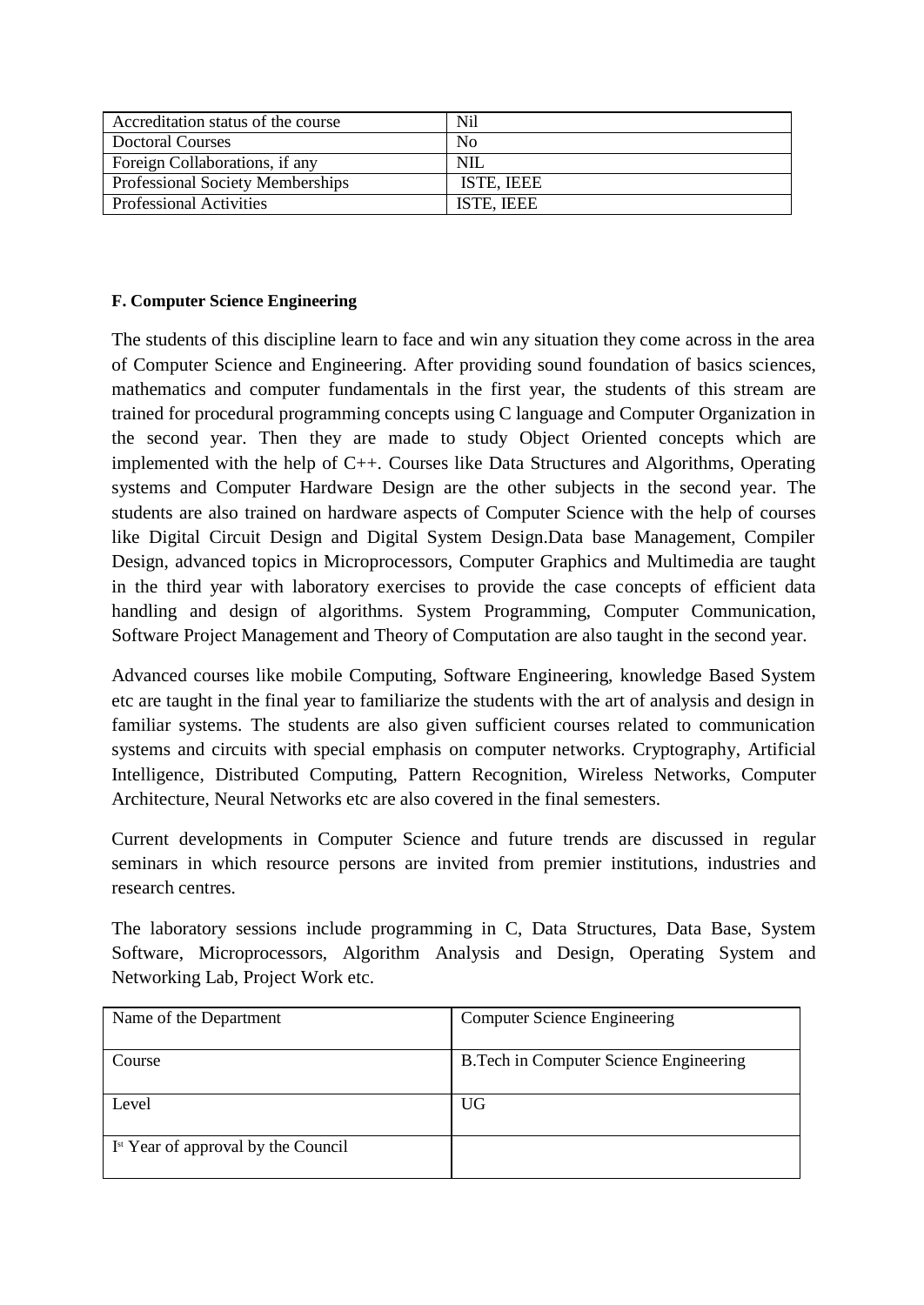| Accreditation status of the course      | Nil                |
|-----------------------------------------|--------------------|
| <b>Doctoral Courses</b>                 | N <sub>0</sub>     |
| Foreign Collaborations, if any          | NIL                |
| <b>Professional Society Memberships</b> | ISTE, IEEE-CS, CSI |
| <b>Professional Activities</b>          | ISTE, IEEE-CS, CSI |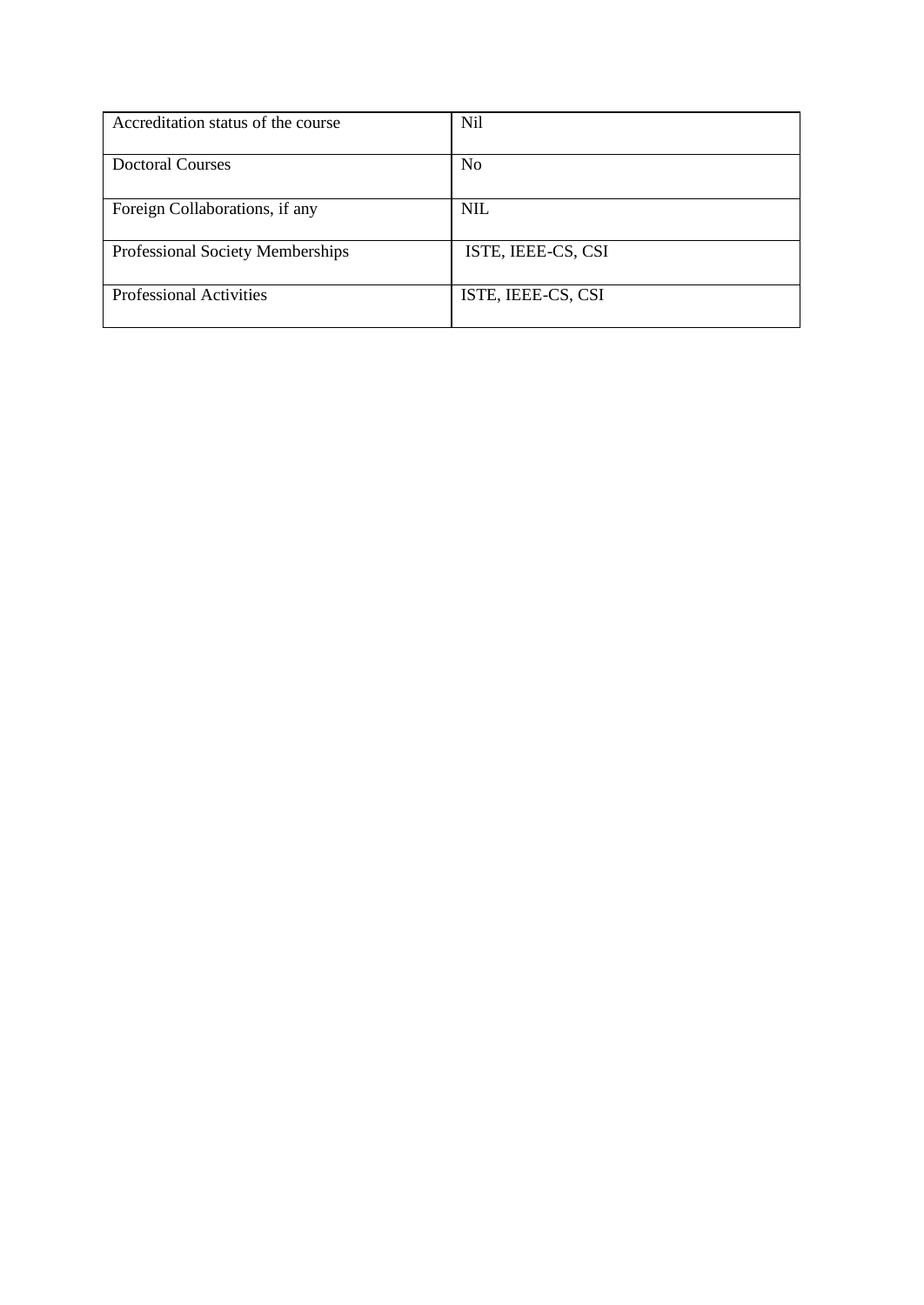#### **ACADEMIC EXCELLENCE-23 UNIVERSITY RANKS DURING 2010-2016**

#### **OUR RANK HOLDERS**

- **1) ECE- Angitha S.V. S1S2 2nd rank, S3 1st Rank, S5 5thRank, S6 1st Rank**
- **2) CSE- Renjini. S.P. S5 5thRank, S6 3rdRank**
- **3) ECE-Happy M.V. S1S2 5th Rank, S5 1st Rank**
- **4) ME- Vysakh M S5 2ndRank**
- **5) AEI- Aneesha Antony S6 2nd Rank**
- **6) ME- Shahis Hashim S7 3rd Rank**
- **7) AEI-Keerthi Prakash S5 3 rd Rank, S7 4 th Rank**
- **8) ECE- Aiswarya V. A. S1S2 4thRank**
- **9) EEE- Shibina R S4 4thRank S8 4thRank**
- **10) AEI- Neethu Prem S3 5th Rank, S4 9th Rank, S6 5thRank, S8 10thRank**
- **11)EEE- Sheena Latheef University 5th Rank**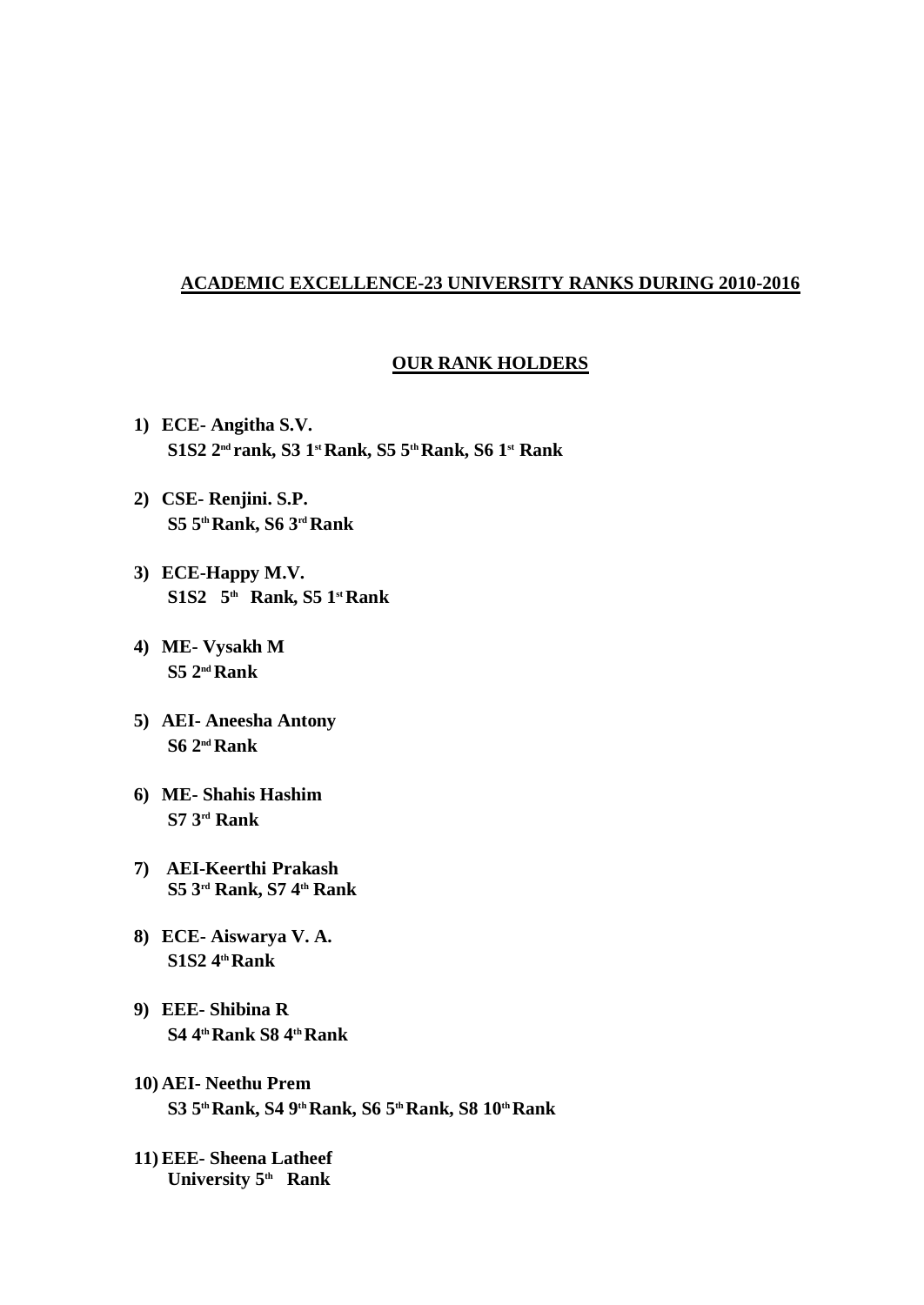## **PAACET FESTIVAL**

P.A.AZIZ College of Engineering & Technology is in its  $18<sup>th</sup>$  year of existence and carved a name among the private engineering colleges in the state of Kerala. Today, we are bracketed in the elite group of colleges for its unique nature of academic standards and discipline. PAACET has set high standards in all spectrum of engineering education. Although the primary focus is on academic excellence and discipline standards, students are also encouraged for overall development of their personality. PAACET festival is a platform to develop leadership skills, confidence and to bring out creative talents in both technical and cultural fields. The competitions are open to students of colleges affiliated to universities particularly in southern states. We believe that this fabulous, exotic and mind blowing cultural extravaganza will certainly prove to showcase their knowledge, technical competence and talents.

The 151 sovereign 22 Carat Gold Rolling Trophy in the fond memory of late P.A. Aziz isbeing offered to the college securing the overall championship. Amazing prizes are being offered to all winners. All the major programs in this Festival are being telecasted in established Television Channels.

We, at PAACET once again extend a warm welcome to the young men and women of colleges across this country to participate and attain glory personally and for their institution. Your participation in PAACET FESTIVAL will certainly take you to the door steps of fame and stardom

#### **11. TEACHING STAFF DETAILS**

| <b>Sl. No.</b>          | <b>Faculty Name</b>  | <b>Designation</b>         | <b>Qualification</b> |
|-------------------------|----------------------|----------------------------|----------------------|
|                         | Dr.Rajendran N       | Professor                  | Ph.D                 |
| 2                       | Mrs. Soorya Gayathri | <b>Assistant Professor</b> | M.Tech               |
| 3                       | Mrs. Keerthy L       | <b>Assistant Professor</b> | M.Tech               |
| $\overline{4}$          | Mr.Midhun M.S.       | <b>Assistant Professor</b> | M.Tech               |
| $\overline{\mathbf{5}}$ | Mrs. Sharon Gomez    | <b>Assistant Professor</b> | M.Tech               |
| 6                       | Mrs. Akshatha U.S.   | <b>Assistant Professor</b> | M.Tech               |
| 7                       | Ms. Aiswarya         | <b>Assistant Professor</b> | M.Tech               |
| 8                       | Ms. Shilpa S         | <b>Assistant Professor</b> | M.Tech               |
| 9                       | Ms. Gauri            | <b>Assistant Professor</b> | M.Tech               |

#### **A. Department of Electronics & Communication Engineering**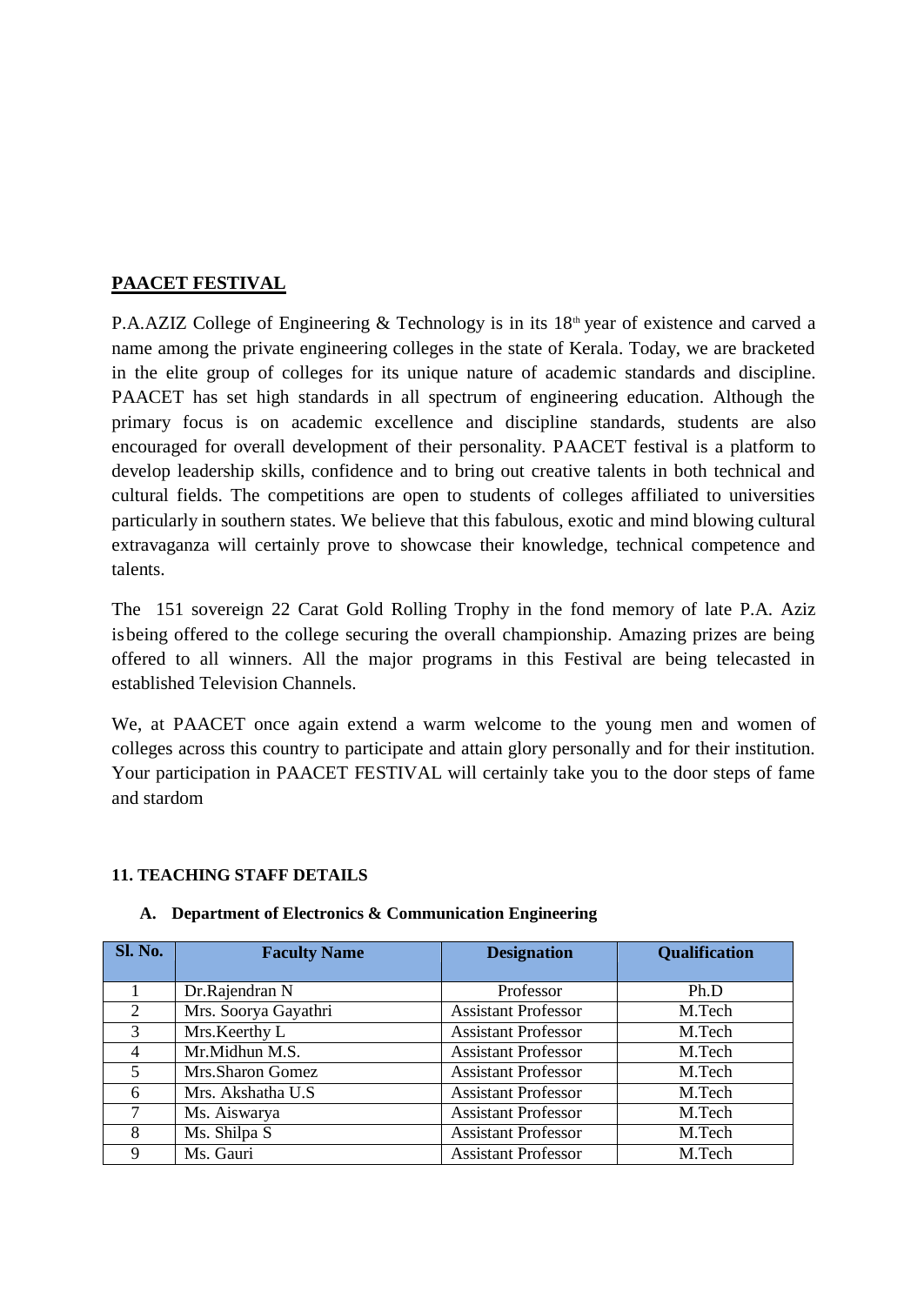## **B. Department of Applied Electronics & Instrumentation**

| Sl. No. | <b>Faculty Name</b> | <b>Designation</b>         | <b>Qualification</b> |
|---------|---------------------|----------------------------|----------------------|
|         | Mrs. Anju Krishna M | <b>Assistant Professor</b> | M.Tech               |
|         | Mrs. Parvathy Nair  | <b>Assistant Professor</b> | M.Tech               |
|         | Ms. Vismi Vijayan   | <b>Assistant Professor</b> | M.Tech               |
|         | Ms. Krishna P       | <b>Assistant Professor</b> | M.Tech               |
|         | Ms. Ahalya R K      | <b>Assistant Professor</b> | M.Tech               |

## **C. Department of Electrical & Electronics Engineering**

| Sl. No.        | <b>Faculty Name</b>          | Designation                | Qualification |
|----------------|------------------------------|----------------------------|---------------|
|                | Mr. Harikrishnan G           | <b>Assistant Professor</b> | M.Tech        |
| 2              | Mrs. Aswathy Chandrasekharan | <b>Assistant Professor</b> | M.Tech        |
| 3              | Ms. Shiji S.R                | <b>Assistant Professor</b> | M.Tech        |
| $\overline{4}$ | Mrs. Aswathy                 | <b>Assistant Professor</b> | M.Tech        |
|                | Mr. Gokul P H                | <b>Assistant Professor</b> | M.Tech        |
| 6.             | Ms.Athira Satheesh           | <b>Assistant Professor</b> | M.Tech        |

## **D. Department of Civil Engineering**

| Sl. No. | <b>Faculty Name</b>      | <b>Designation</b>         | <b>Qualification</b> |
|---------|--------------------------|----------------------------|----------------------|
|         |                          |                            |                      |
|         | Mr. Mohammed Abdurahiman | Professor                  | M.Tech               |
| 2       | Mrs. Thahira A           | <b>Assistant Professor</b> | M.Tech               |
| 3       | Mrs. Femi J.P            | <b>Assistant Professor</b> | M.Tech               |
| 4       | Ms. Anju Rajan           | <b>Assistant Professor</b> | M.Tech               |
| 5       | Mr. Ajmal Sajeev         | <b>Assistant Professor</b> | M.Tech               |
| 6.      | Ms.Ashima R Suresh       | <b>Assistant Professor</b> | M.Tech               |
| 7.      | Ms.Lekshmi J.S           | <b>Assistant Professor</b> | M.Tech               |
| 8.      | Mrs.Abhilasha Santhosh   | <b>Assistant Professor</b> | M.Tech               |
| 9.      | Ms.Kavya Prasannan       | <b>Assistant Professor</b> | M.Tech               |
| 10.     | Ms.Nithya Susan Joseph   | <b>Assistant Professor</b> | M.Tech               |

## **E. Department of Mechanical Engineering**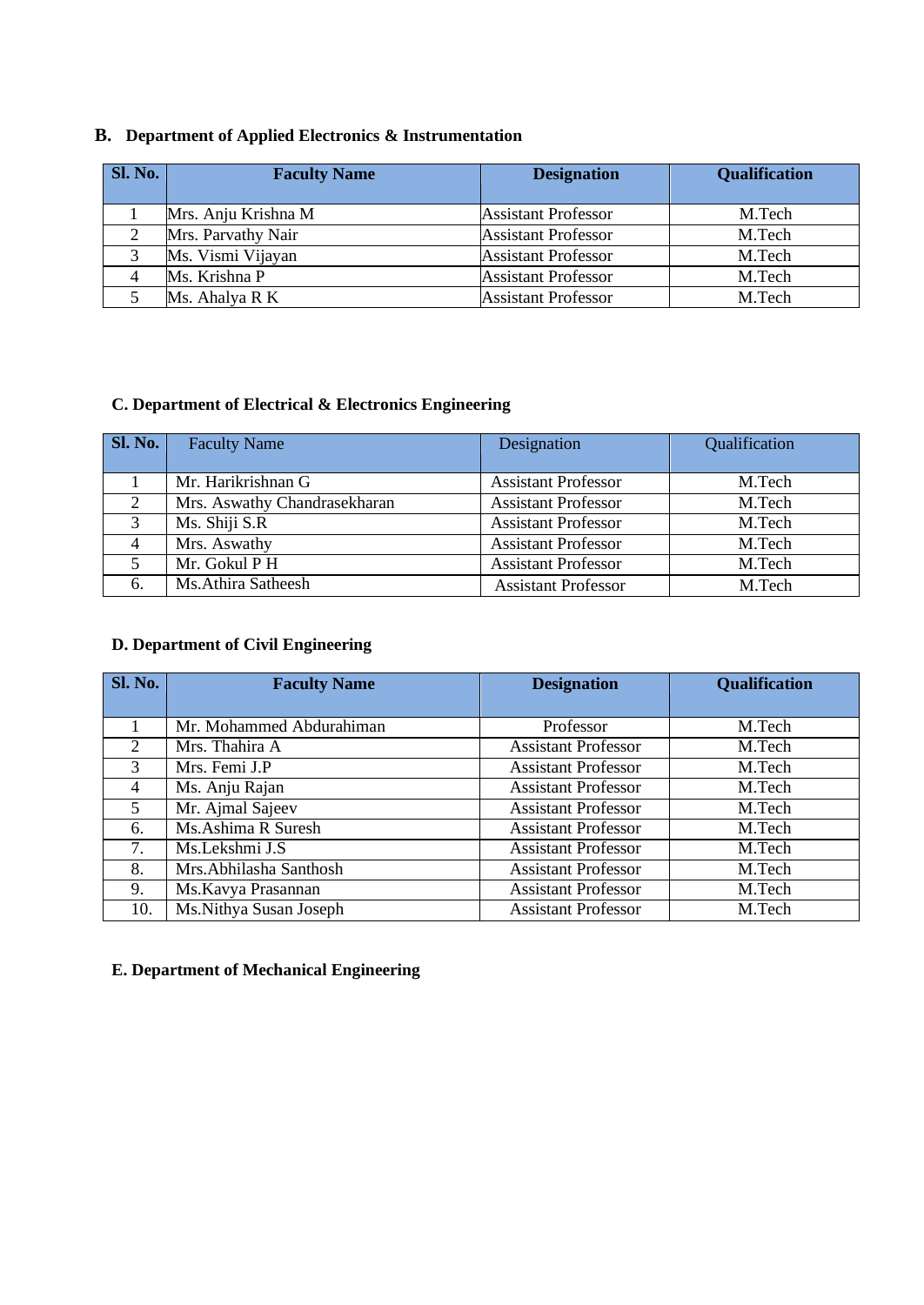| <b>Sl. No.</b> | <b>Faculty Name</b>     | <b>Designation</b>         | <b>Qualification</b> |
|----------------|-------------------------|----------------------------|----------------------|
|                |                         |                            |                      |
| 1.             | Dr.S.Jayakumar          | Professor                  | Ph.D                 |
|                | Dr. Manoj. V            | Professor                  | Ph.D                 |
| 2.             | Prof. Prasanth Narayan  | <b>Associate Professor</b> | M.Tech               |
| 3.             | Mr. Vetrivel            | <b>Assistant Professor</b> | M.Tech               |
| 4.             | Mr. Salu M.S            | <b>Assistant Professor</b> | M.Tech               |
| 5.             | Mr. Madhusoodhanan Nair | <b>Assistant Professor</b> | M.Tech               |
| 6              | Mr. Mohammed Sunij      | <b>Assistant Professor</b> | M.Tech               |
| 7              | Mr. Mahendran M         | <b>Assistant Professor</b> | M.Tech               |
| 8              | Mr. Chaithran. V        | <b>Assistant Professor</b> | M.Tech               |
| 9              | Mr. Ajmal A             | <b>Assistant Professor</b> | M.Tech               |
| 10             | Mr.Abhijith             | <b>Assistant Professor</b> | M.Tech               |

## **F. Department of Computer Science Engineering**

| Sl. No. | <b>Faculty Name</b>    | <b>Designation</b>         | <b>Qualification</b> |
|---------|------------------------|----------------------------|----------------------|
| 1.      | Mrs. Vijayalekshmi S.V | <b>Assistant Professor</b> | M.Tech               |
| 2.      | Ms.Priyada P           | <b>Assistant Professor</b> | M.Tech               |
| 3.      | Ms. Arya Vijay         | <b>Assistant Professor</b> | M.Tech               |
|         | Mrs. Vineetha G        | <b>Assistant Professor</b> | M.Tech               |
|         | Mr. Jebin R Oliver     | <b>Assistant Professor</b> | M.Tech               |

# **G. Department of MCA**

| <b>SL.No.</b> | <b>Faculty Name</b> | <b>Designation</b>         | <b>Qualification</b> |
|---------------|---------------------|----------------------------|----------------------|
|               | Ms. Steffi PL       | <b>Assistant Professor</b> | M.Tech               |
|               | Ms. Suji V.S        | <b>Assistant Professor</b> | M.Tech               |
|               | Ms. Krishnendu      | <b>Assistant Professor</b> | M.Tech               |

## **H. Department of Physics**

| SL.No. | <b>Faculty Name</b> | <b>Designation</b>         | <b>Qualification</b> |
|--------|---------------------|----------------------------|----------------------|
|        | Dr.Indrajith        | <b>Assistant Professor</b> | Ph.D                 |
|        | Ms.Saranya Bose     | <b>Assistant Professor</b> | M.Sc                 |

## **I. Department of Chemistry**

| Sl. No. | <b>Faculty Name</b>   | <b>Designation</b>         | <b>Qualification</b> |
|---------|-----------------------|----------------------------|----------------------|
|         | Dr. Ananthakrishnan R | <b>Assistant Professor</b> | Ph.D                 |
| ـ.      | Mr. Anandu K.V        | <b>Assistant Professor</b> | M.Sc                 |

## **J.Department of Mathematics**

| Sl. No. | <b>Faculty Name</b>    | <b>Designation</b> | <b>Qualification</b> |
|---------|------------------------|--------------------|----------------------|
|         | Dr. M R Chandramohanan | Professor & HOD    | Ph.D                 |